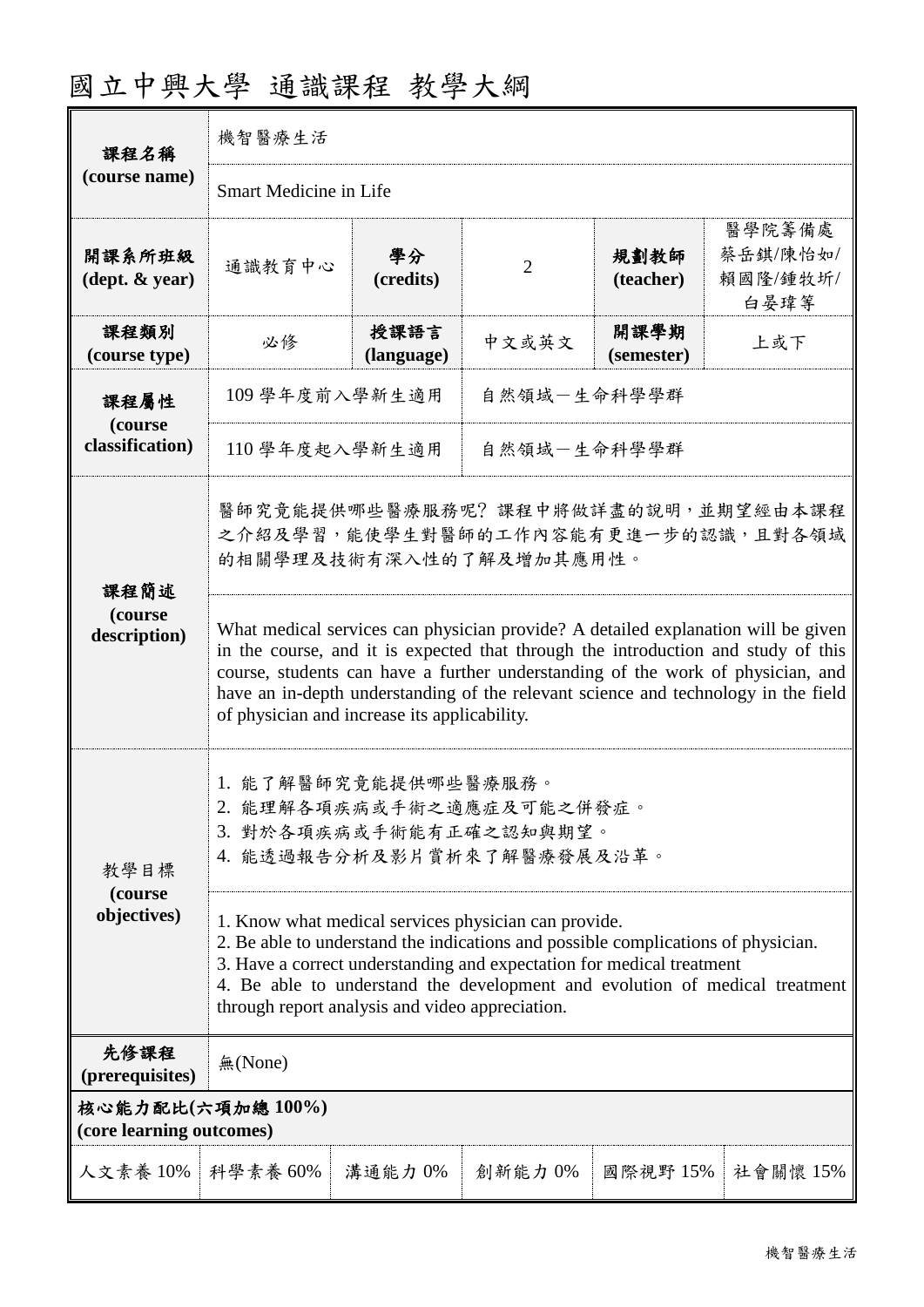| 教學方法 (teaching methods)                   | 學習評量方式 (evaluation)               |
|-------------------------------------------|-----------------------------------|
| 讓學生以口頭或書面形式傾聽教師講解。偏向<br><b>  注入式教學活動。</b> | 出缺席/課室表現20%<br>期中報告40%<br>期末報告40% |

# 授課內容(單元名稱與內容、習作**/**考試進度、備註)

**(course content and homework/tests schedule)**

| 單元名稱                                          | 內容綱要                                             |
|-----------------------------------------------|--------------------------------------------------|
| 1.課程簡介                                        | 說明課程的應用性、學習方式、課程之設計、評量原則及上課<br>要求                |
| 2.緒論                                          | 透過分析外科及整形外科發展史來掌握外科領域的重要及其<br>精神                 |
| 3.傷口與疤痕                                       | 1.了解傷口癒合的階段、分類及照顧原則<br>2.說明疤痕如何形成並分享疤痕治療及手術的最新發展 |
| $4. \lceil \frac{2}{3} \frac{1}{3} \rceil$ 傅奇 | 介紹雷射的原理及於整形外科之運用(除斑、除毛、除皺紋、<br>血管瘤、青春痘等)         |
| 5.靜脈曲張與淋巴水腫                                   | 了解靜脈曲張與淋巴水腫的成因及目前之治療方法                           |
| 6.惱人的脂肪及鮪魚肚                                   | 腹部整形術與抽脂手術於整形外科之應用                               |
| 7.火神的眼淚一燒燙傷                                   | 傷燙傷之衛教及台灣重大公共安全意外之醫療照護經驗分享                       |
| 8.你所不知道的微整形                                   | 了解市面上常見之微整形(肉毒桿菌素、玻尿酸等等)之原理及<br>適應症              |
| 9.斷肢斷指與顯微手術                                   | 1.說明顯微手術之沿革與發展<br>2.斷肢再植手術的現況與未來                 |
| 10.造山運動一美胸話題                                  | 了解隆乳與乳房重建手術於整形外科之應用                              |
| 11.口腔癌之切除與重建                                  | 1.認識造成口腔癌之危險因子及如何防治<br>2.了解口腔癌重建之現況              |
| 12.眼整形手術                                      | 介紹眼整形手術的原理及於整形外科之運用                              |
| 13. 聞「癌」色變一皮膚癌                                | 了解常見的皮膚癌之特徵及治療方向                                 |
| 14. 內視鏡手術與拉皮                                  | 1.了解內視鏡手術之起源及於整形外科之應用<br>2.介紹拉皮手術                |
| 15.顏面神經及周邊神經損傷                                | 了解顏面神經及周邊神經損傷的成因及目前之治療方法                         |
| 16.正顎、削骨、鼻整形                                  | 介紹正顎、削骨、鼻整形手術的原理及於整形外科之運用                        |
| 17.先天性疾患矯正                                    | 常見整形外科之先天性疾患,如多指、併指、小耳、唇顎裂等<br>之介紹與治療            |
| 18.變男變女變變變                                    | 了解男性女乳症與變性手術                                     |
|                                               |                                                  |